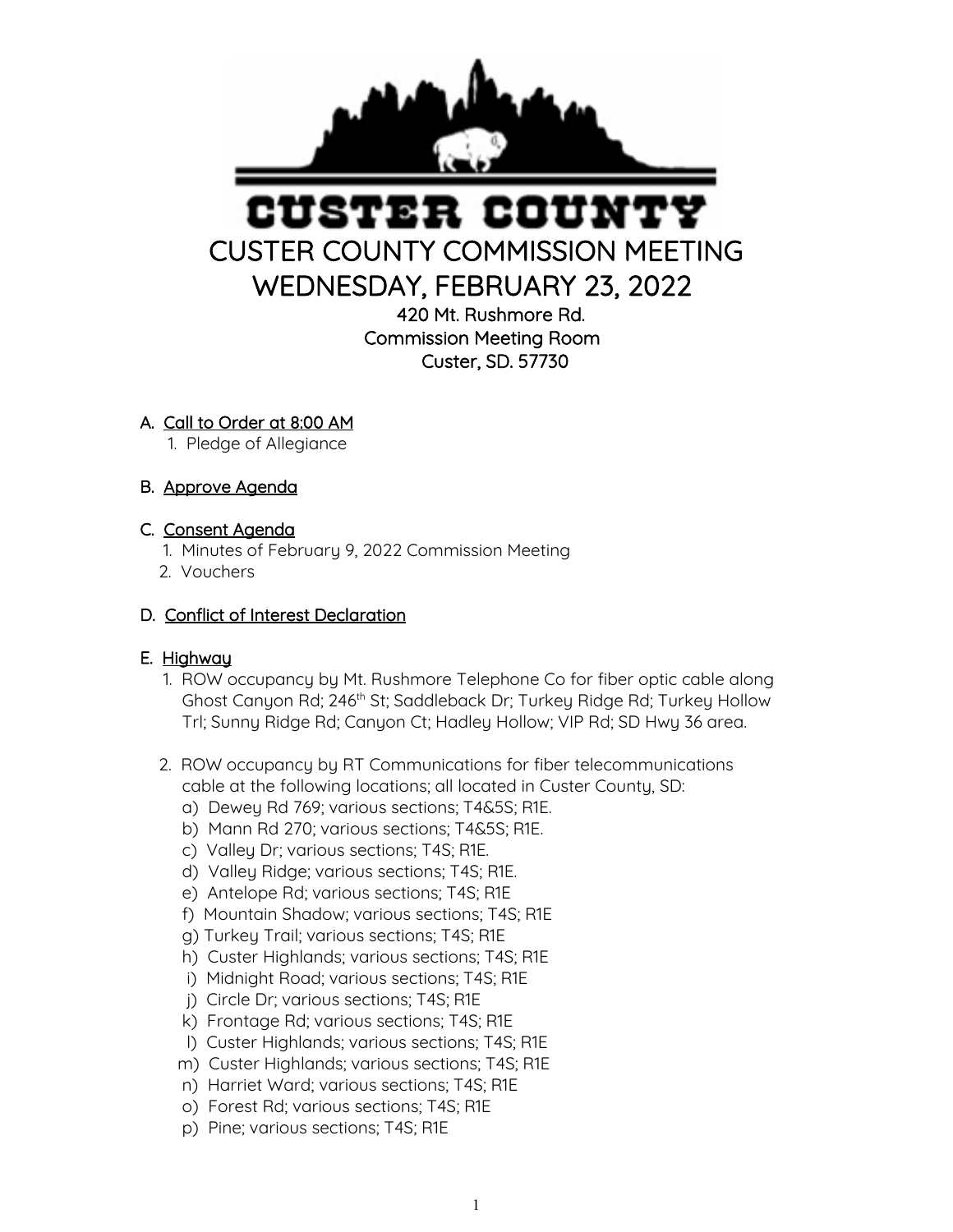- q) Sarah Campell Rd; various sections; T4S; R1E
- r) Old Cabin; various sections; T4S; R1E
- s) Moonshine Ct; various sections; T4S; R1E
- t) Weber Dr; various sections; T4S; R1E
- u) Southern Cross; various sections; T4S; R1E
- v) Mountain Dr; various sections; T4S; R1E
- w) Mountain Ct & Dug-Out Creek; various sections; T4S; R1E
- x) Meadow Dr; various sections; T4S; R1E
- y) Timber Trail; various sections; T4S; R1E
- z) Two Track; various sections; T4S; R1E
- aa) Dewey Rd 769; various sections; T4&5S; R1E
- bb) Pass Creek 272; various sections; T4&5S; R1E
- 3. Authorize Chairman to sign 2022 Bridge Inspection Contract with SD DOT
- 4. Award gravel contracts from bid opening on 2-9-22; one for Pringle area and one for Elk Mountain area.
- 5. Authorization/VW truck rebate program and proceed with purchase of one Truck. Purchase price \$119,046.00. Rebate amount reimbursed after purchase \$41,666.00

# F. Veteran's Service Officer

1. Request funding for three headstones/setting fees.

# G. 9:00 AM Hearing

 1. Resolution 2022-6 Supplemental Budget 2022; Search & Rescue \$54,500.00 from General Fund (101) to 101-4-227-435.00.

# H. 3-Mile Extra Territorial Matter

#### I. West Dam Project

#### J. Emergency Management

- 1. Update on West Dam Project testimony in Pierre
- 2. Update on current grants application status

# K. Sheriff

1. Acknowledge resignation of Justin Richardson

#### L. 1881 Museum

1. Rick Wheeler—museum updates

# M. Custer County Airport Update

#### N. Department of Equalization

- 1. Abatement 2022-01A in the amount of \$1,307.64
- 2. Abatement 2022-02A in the amount of \$1,082.48
- 3. Abatement 2022-03A in the amount of \$484.67
- 4. Vanguard reappraisal.
- 5. Greg Brewer re: ag status